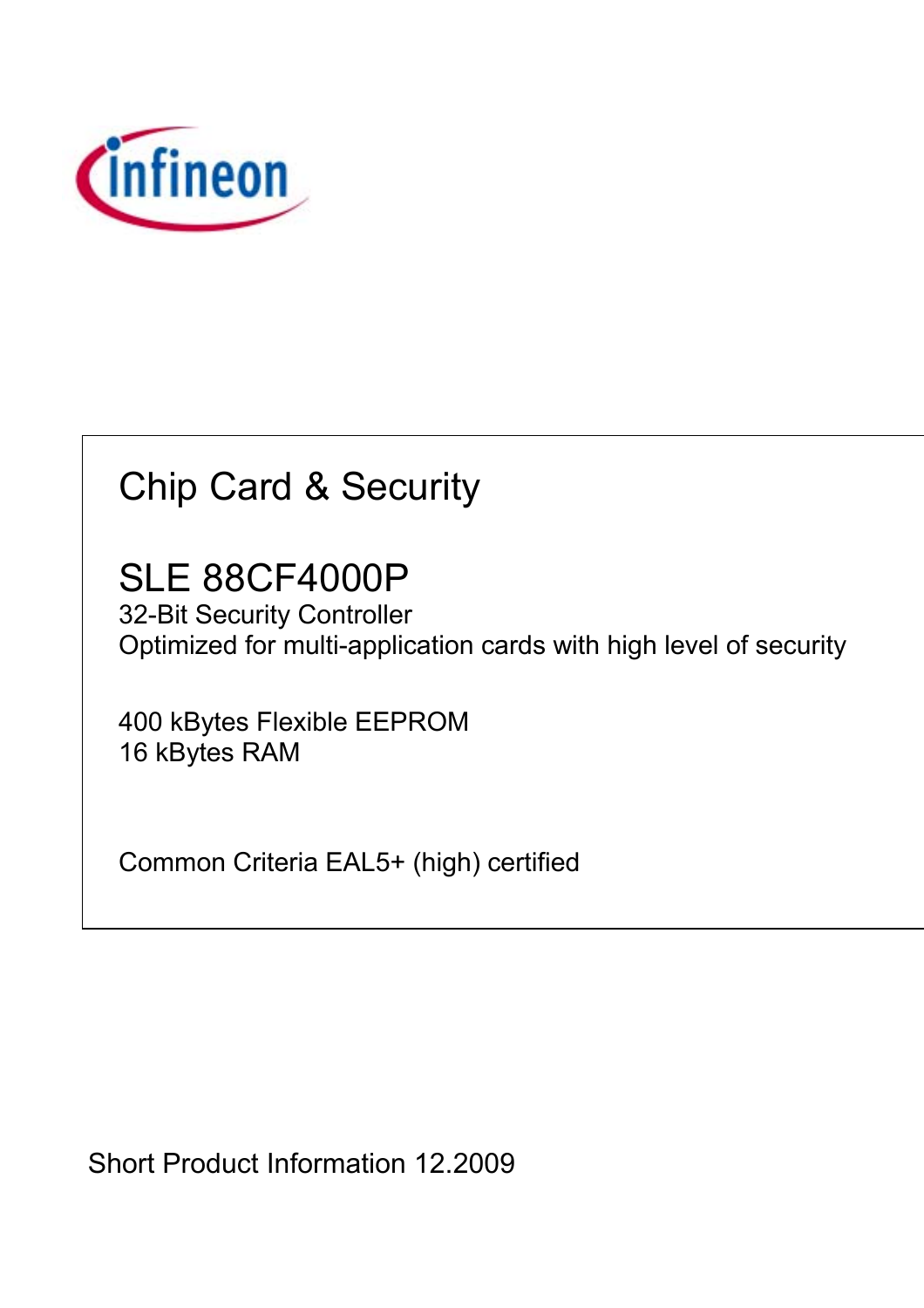*Important*: Further information is confidential and on request. Please contact: Infineon Technologies AG in Munich, Germany, Chip Card & Security Email: security.chipcard.ics@infineon.com www.infineon.com/security

**Published by Infineon Technologies AG, 81726 Munich, Germany © Infineon Technologies AG 2009 All Rights Reserved.** 

#### **Attention please!**

The information herein is given to describe certain components and shall not be considered as warranted characteristics. Terms of delivery and rights to technical change reserved.

We herebv disclaim any and all warranties, including but not limited to warranties of non-infringement, regarding circuits, descriptions and charts stated herein.

Infineon Technologies is an approved CECC manufacturer.

#### **Information**

For further information on technology, delivery terms and conditions and prices please contact your nearest Infineon Technologies Office in Germany or our Infineon Technologies Representatives world-wide (see address list).

#### **Warnings**

Due to technical requirements components may contain dangerous substances. For information on the types in question please contact your nearest Infineon Technologies Office.

Infineon Technologies Components may only be used in life-support devices or systems with the express written approval of Infineon Technologies, if a failure of such components can reasonably be expected to cause the failure of that life-support device or system, or to affect the safety or effectiveness of that device or system. Life support devices or systems are intended to be implanted in the human body, or to support and/or maintain and sustain and/or protect human life. If they fail, it is reasonable to assume that the health of the user or other persons may be endangered.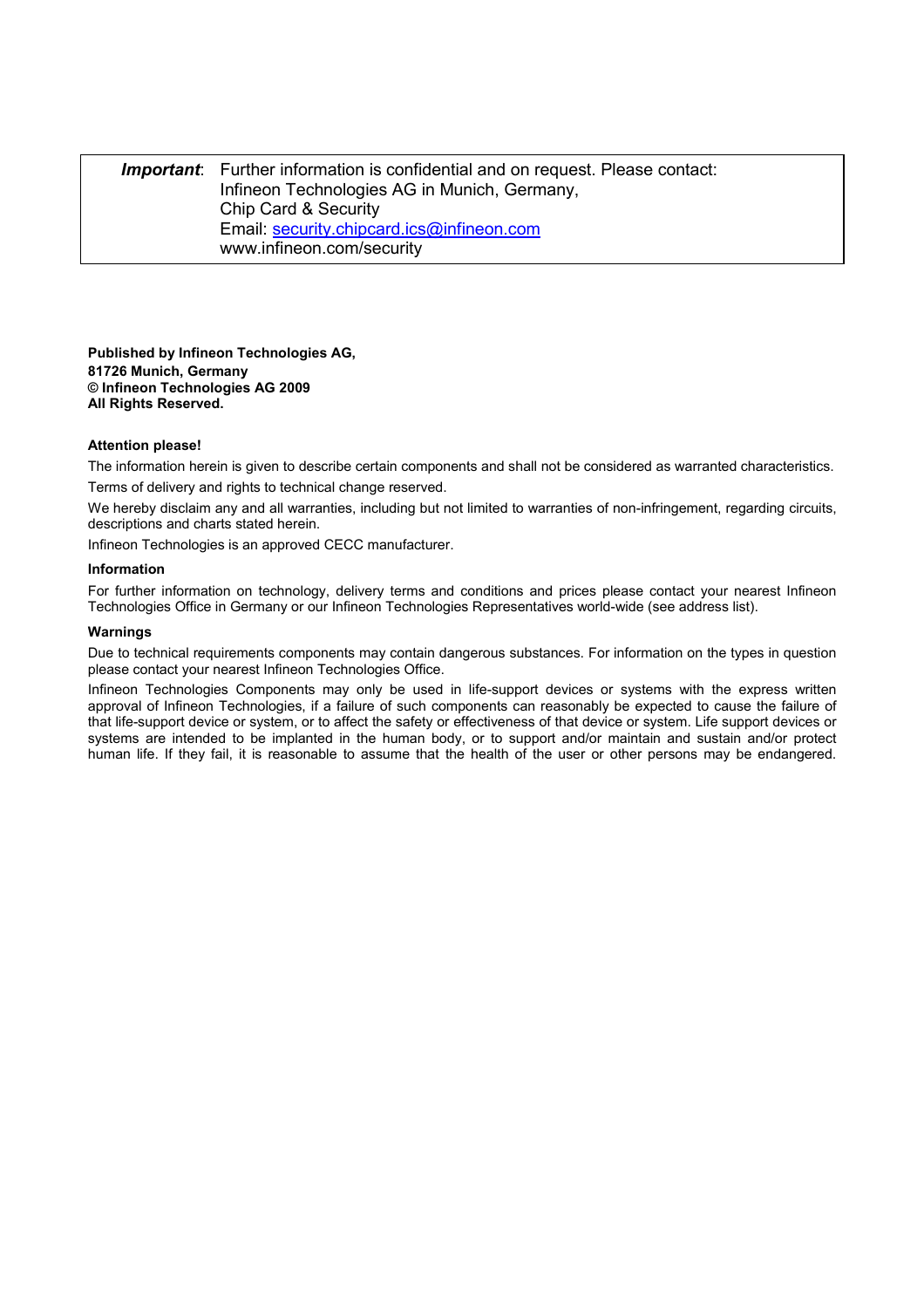

#### **General Features**

- **Dedicated 32-bit smartcard core designed in cost-optimized 0.13 µm technology**
	- Pipelined 32-Bit RISC CPU with proprietary instruction set
	- Specific instructions for Virtual Machine implementation like Java Card
- **Ultra low power consumption design**
- **Very fast Task Switching supported by hardware mechanism for pre-emptive multitasking support**
- **Maximum performance** 
	- **CPU supplied by 2 Cache Memories** for fast instruction fetch and data access
	- **Internal clock generation up to 66 MHz**
	- **Intelligent Power Manager** which adjusts automatically and efficiently the internal clock according to a dedicated power class
- **Secure multi-application with Memory Management and Protection Unit (MMU)** 
	- 256 packages separated and secured by hardware firewalls
	- Data and code access controlled by hardware
	- Memory and peripherals access managed with hardware supervisor components

### **Memory**

- **400 kBytes EEPROM with Flash functionality and free partitioning between code and data**
- **16 kBytes RAM** for local variables, buffers, and stacks
- **Memories encrypted by MED (Memory Encryption/Decryption) device**
- Memories protected by Hardware Error Correction Code

#### **Interfaces**

• **Smartcard UART for handling serial interface** in accordance with ISO/IEC 7816 part3 **supporting transmission protocols T=1 and T=0, Support of clock division factor of 16 (PPS96)**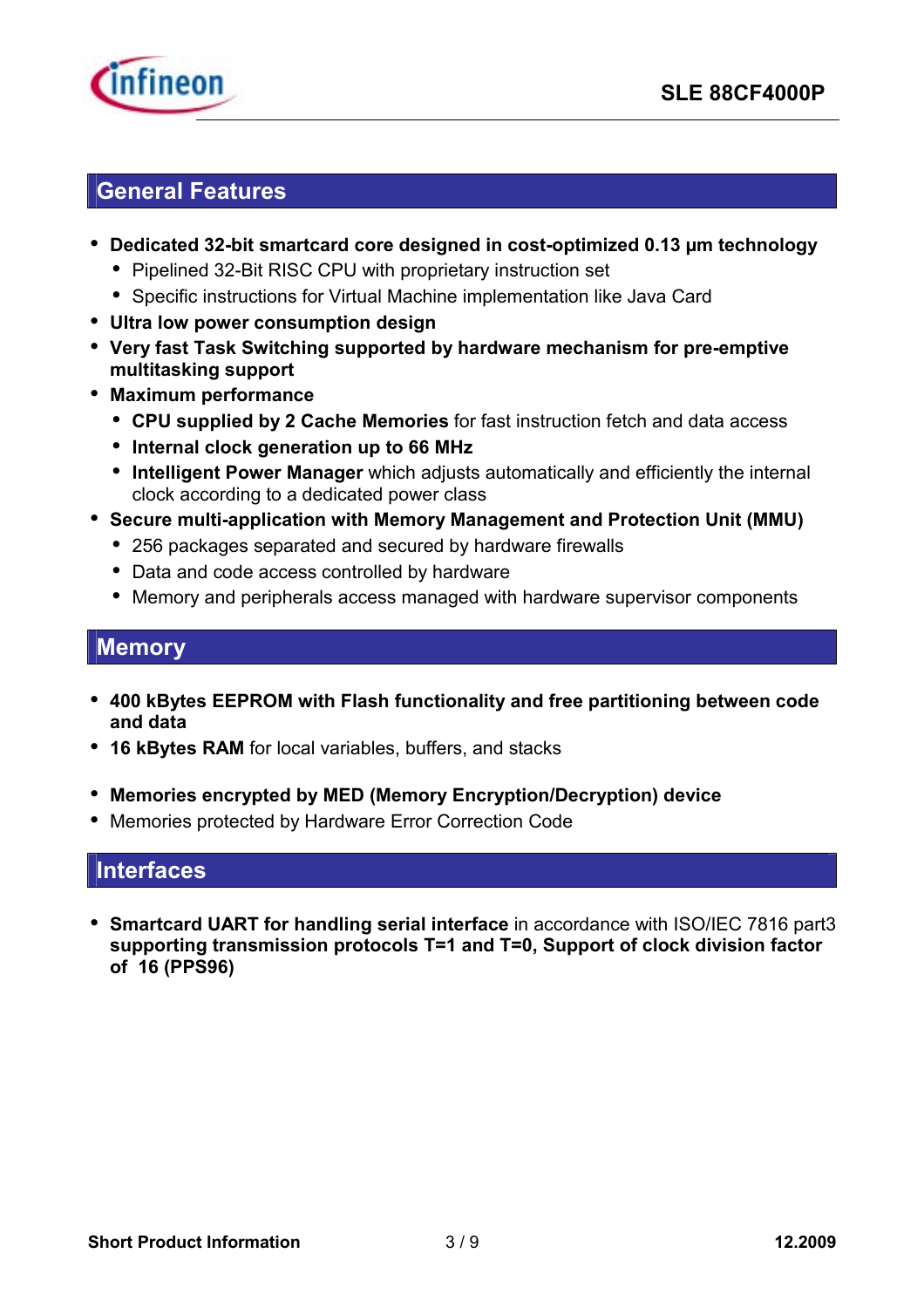

# **EEPROM Technology**

- **Very Fast Programming:** 
	- Write/erase time < 2,3 ms
	- Flash functionality with 4k sector flash and erase in one shot
	- EEPROM page programming: 1 to 128 Byte
- **Very High Endurance:** 
	- Min. 500,000 write/erase cycles per page
	- Max. 16,500,000 write/erase cycles per 4k sector
- **Data retention:** min. 10 years @ 25°C

#### **Security Features**

- **32-bit Proprietary Instruction Set**
- **Memory and CPU Error Detection, Memory-, Bus- and SFR-Encryption**
- **DPA / SPA**, **DEMA / SEMA countermeasures** incl. Dual Rail Logic
- **Security Sensors** (Voltage, frequency, Light, Temperature, Glitch)
- **Active Shield**
- **True RNG according to AIS31**
- **Memory Management and Protection Unit** with Level Concept
- Chip ID, unique chip identification number for each chip

### **Coprocessors and Peripherals**

- **Hardware DES Accelerator for DES and Triple DES calculations**
- True Random Number Generator for true random number generation
- **Three 16-bit Autoreload Timers** for protocol implementation, event monitoring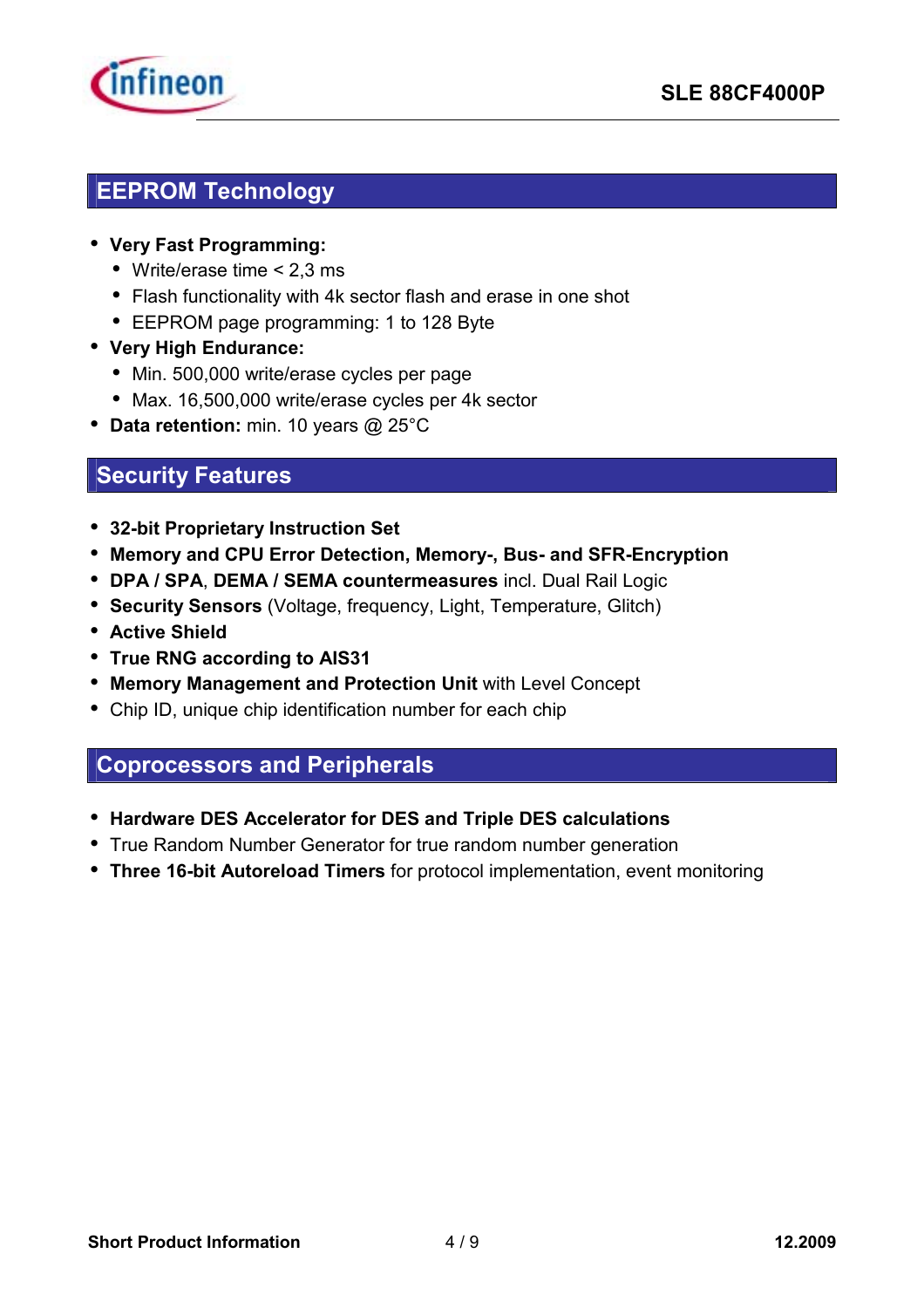

### **Tools and Support**

- **Software Development Kit, SDK 88**
- **Bondout based Emulator** for real time debugging
- **Flash samples** for immediate test and validation, enabling short Time-to-Market
- **Ready to use low level software drivers (Platform Support Layer)** for peripherals, smartcard and cryptographic software: T=0, T=1, DES, AES,...
- **Worldwide application engineer team & customer dedicated Field Application Engineers.**
- **Regular customer trainings on hardware & software tools**, on-site trainings available on request.

#### **Document References**

- **Hardware Reference Manual**
- **Programmerís Reference Manual** with complete set of application notes and program examples
- **Production and Personalization Manual** for flash loading and production optimization
- **Chip qualification report**
- **Chip delivery specification** for wafer with chip-layout (die size, orientation, step size)
- **Module specification** containing description of package
- **Module qualification report**

### **Electrical Characteristics**

- External clock frequency: 1 to 10 MHz
- Supply voltage range: 1.62 V to 5.5 V
- Temperature range: -25°C to +85°C
- ESD protection > 6 kV (HBM)
- Max. sleep mode current (typical) < 100 µA in clock off mode

### **Supported Standard**

- ISO/IEC 7816
- GSM 11.11, 11.12, 11.18
- ETSI TS 102 221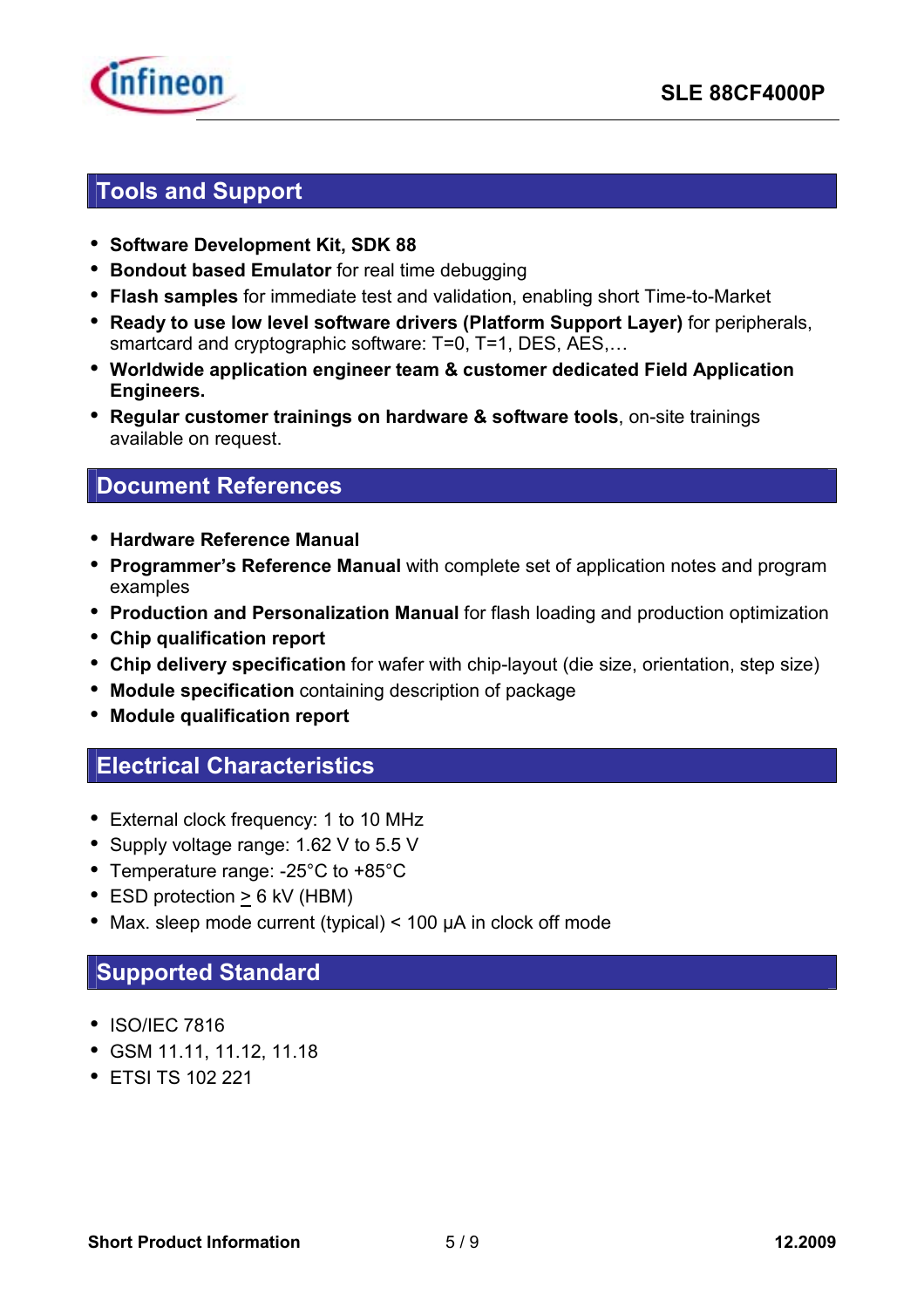

# **Ordering Information**

| <b>Type</b>                | Package <sup>1</sup>  | Voltage<br>Range | <b>Temperature</b><br>Range          | <b>Frequency Range</b><br>(ext. clock frequency) |
|----------------------------|-----------------------|------------------|--------------------------------------|--------------------------------------------------|
| <b>SLE 88CF4000P C</b>     | Die (sawn, unsawn)    |                  |                                      |                                                  |
| SLE 88CF4000P MXXX         | M5.x<br><b>MFCxxx</b> |                  |                                      |                                                  |
| <b>SLE 88CF4000P DSO20</b> | DSO-20-2              | $1.62$ V - 5.5 V | $-25^{\circ}$ C to + 85 $^{\circ}$ C | 1 MHz - 10 MHz                                   |
| SLE 88CF4000P VQFN10       | <b>VQFN-10-2</b>      |                  |                                      |                                                  |
| SLE 88CF4000P TSSOP20      | <b>TSSOP-20-4</b>     |                  |                                      |                                                  |

<sup>1</sup> available as flip chip module (MFC), wire-bonded module (M5) , die (C) for customer packaging

#### Flash initialization/personalization available upon request. For ordering information please contact your Infineon local sales representative.

# **Pin Description and Packaging**



| Pin symbol | <b>Function</b>                    |
|------------|------------------------------------|
| Vcc        | Operating voltage                  |
| RST        | Reset input                        |
| CLK        | Processor clock input              |
| <b>GND</b> | Ground                             |
| I/O        | ISO7816-3 bi-directional data port |

 $\overline{a}$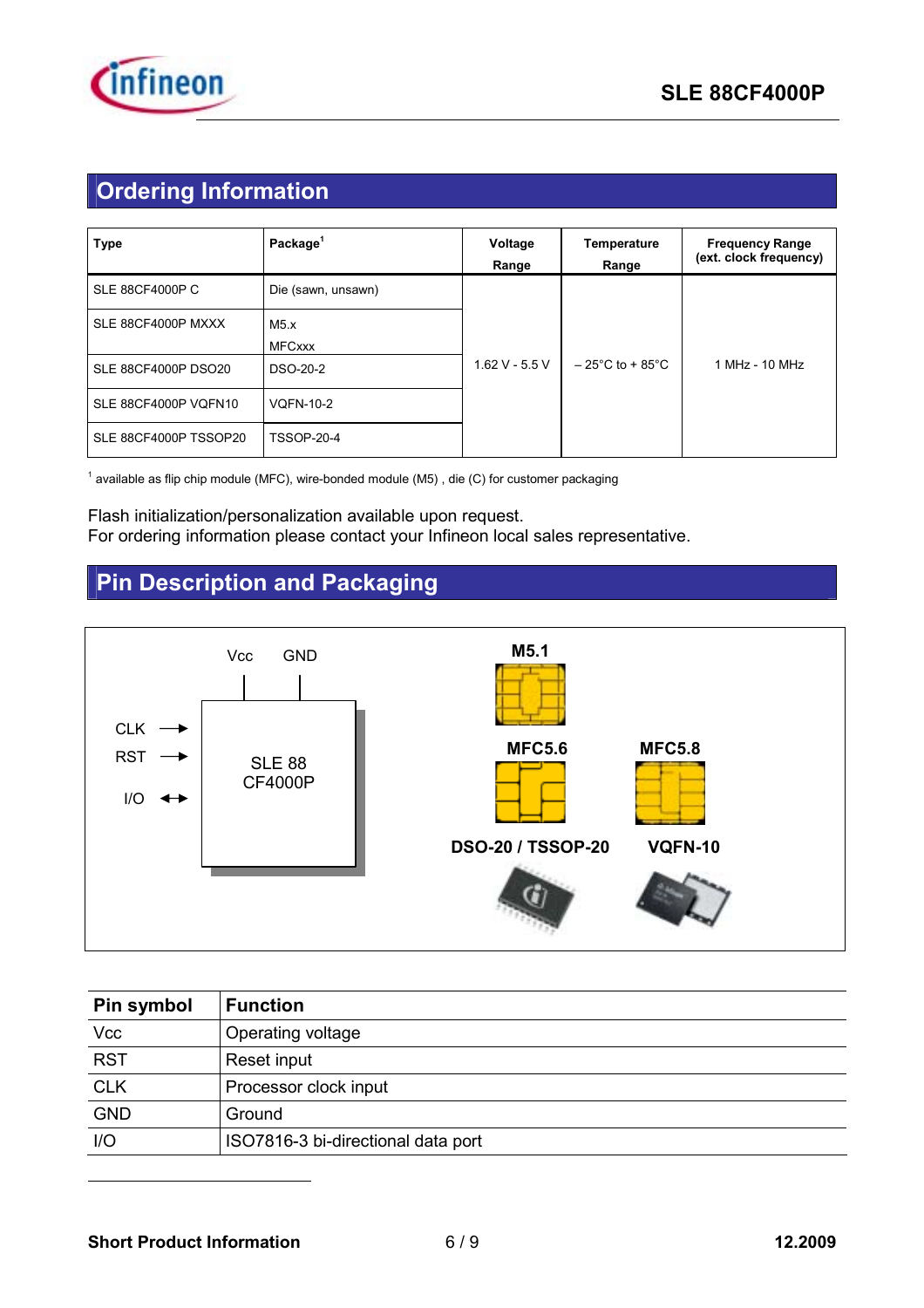

#### **General Description**

The SLE 88 products family is the **Infineon's state of the art 32-bit platform**, designed in cost optimized 130nm technology, with:

- **High Security** level enabling secure multi-application and multitasking
- **High Performance** for SIM/UICC applications with a fast internal frequency (33-66MHz)
- **High Quality EEPROM** with 500,000 cycles programming endurance
- **High Flexibility** with a freely configurable memory in code and data

The SLE 88CXF4002P and this derivative were the first flash microcontrollers designed fully in 130nm, reaching the CC EAL5+ high certificate. It was rewarded by the Sesames Award of the "Best Hardware" at the Cartes 2006 exhibition.

With its flash capability, it offers a decisive time-to-market advantage to card vendors and service providers in the launch of GSM/UICC applications.

#### **Technical Description**

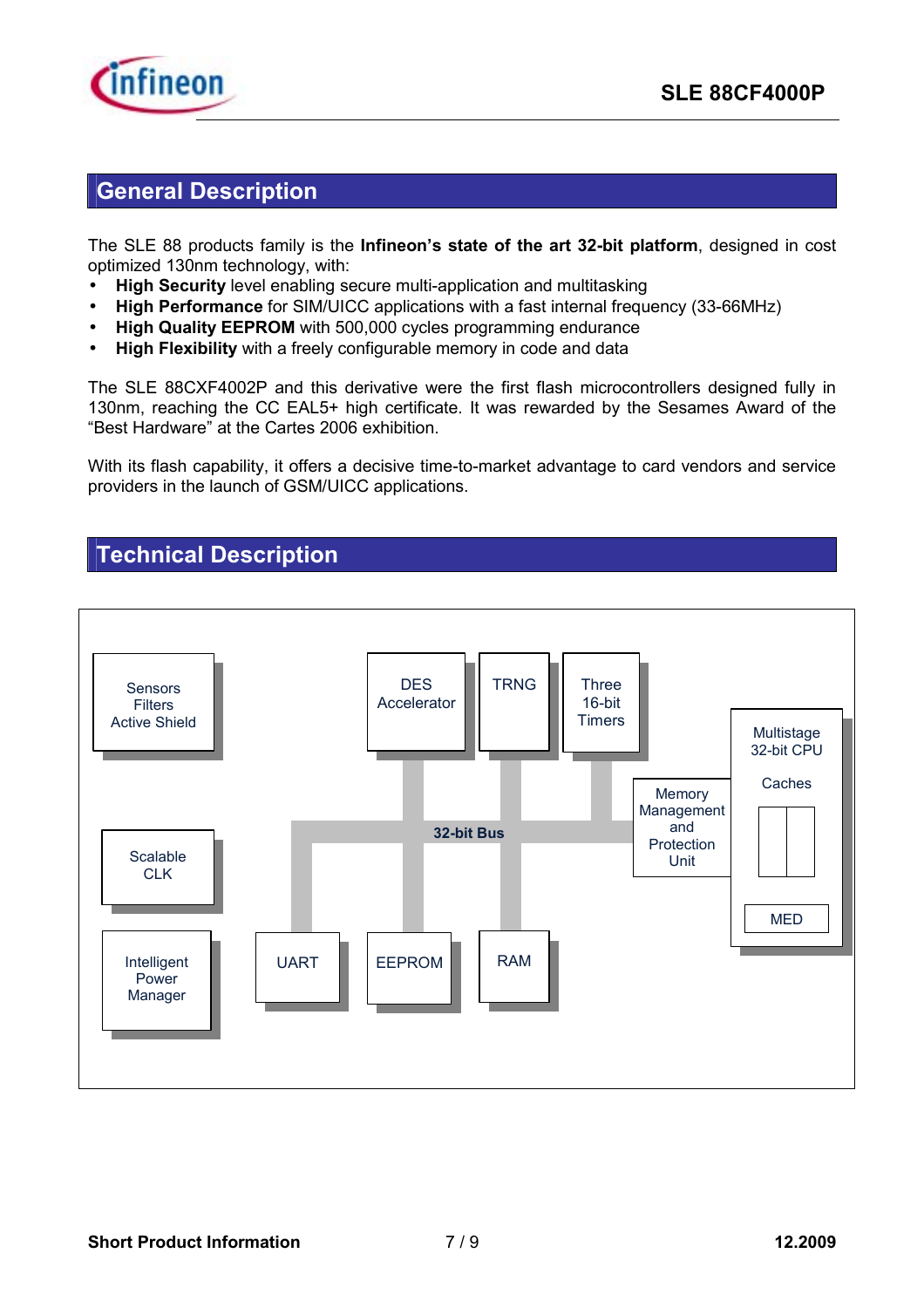

The SLE 88 Family fully meets the requirements for **real multi-application operating systems**. The advanced 0.13µm technology, the Integral Security Concept, the low power optimised 32-bit core supported by various powerful peripherals, and the possibility to adapt the performance to application requirements establish the foundation for a completely new chip card generation.

The **High Performance** is ensured by the 32-bit RISC architecture that processes instructions and data 32-bit wise supplied by 2 dedicated caches. A very efficient context/application switching mechanism allows fast switching between multiple tasks.

An **Integral Security Concept**, based on the entire integration of security measures at each hardware and software design phase, has been used for the development of the SLE 88 Family.

An **Interrupt Control Unit** supports a programmable interrupt system with UART, timers, and the other peripherals as interrupt sources. A variety of different **Trap Vectors** informs the operating system about exceptions (e.g. access violation).

The architecture allows the **Linear Addressing of Large Memories** for a more convenient code implementation. The **Memory Management and Protection Unit (MMU)** handles a virtual address range of 4 Gbytes, and serves as a hardware firewall to enable secure separation of adjacent application codes and data. Program and data modules are organised as packages. Each package has a defined memory range of 16 Mbytes with dedicated access rights for memories and peripherals.

With the 0.13um process, the SLE 88 Family offers large on-chip memories (ROM, EEPROM, RAM). The EEPROM space is the basis of **Infineon Technologies "Flash" Concept where the entire EEPROM is freely configurable in code and data sections**, and so can be used to store an Operating System, as well as application code and data. This customization provides added value to the system and the possibility to serve multiple projects with the same platform. **This concept offers the flexibility and convenience of Flash memory, but takes advantage of the EEPROM cell quality (timing, cycling and endurance)**.

A number of powerful peripherals offer hardware support for time and code intensive operations. :

- **DES Accelerator** for symmetric crypto operations based on DES and Triple DES
- **True Random Number Generator** (TRNG) to supply the CPU with true random numbers whose quality is tested according to AIS-31 strict evaluation guidelines
- **Intelligent Power Manager** which automatically adjusts the internal frequency accordingly to the power classes A,B,C
- **Three 16-bit timers** for protocol implementation, event monitoring, etc...